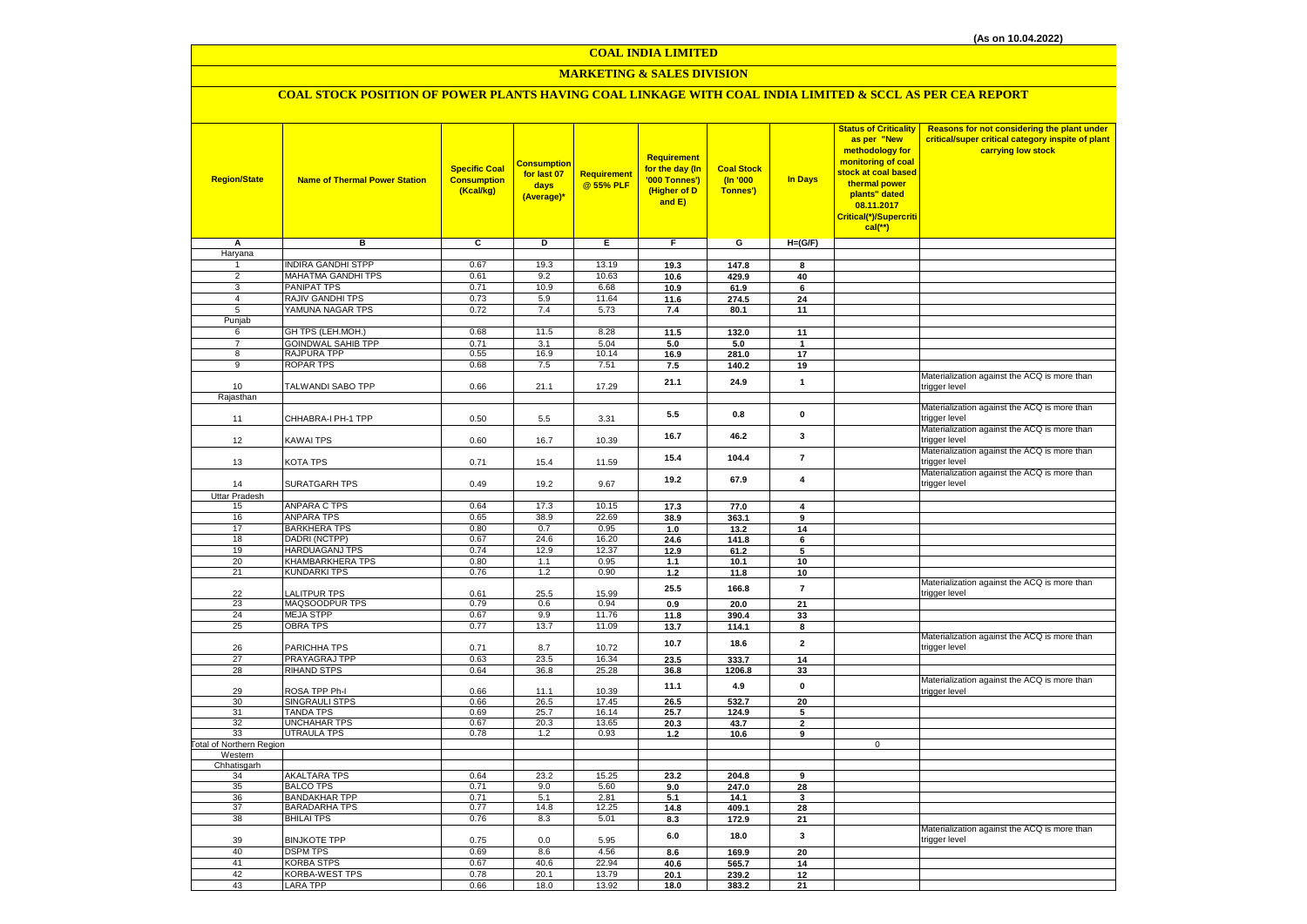### **MARKETING & SALES DIVISION**

### **COAL STOCK POSITION OF POWER PLANTS HAVING COAL LINKAGE WITH COAL INDIA LIMITED & SCCL AS PER CEA REPORT**

| <b>Region/State</b>          | <b>Name of Thermal Power Station</b>  | <b>Specific Coal</b><br><b>Consumption</b><br>(Kcal/kg) | <mark>Consumption</mark><br>for last 07<br>days<br>(Average)* | <b>Requirement</b><br>@ 55% PLF | <b>Requirement</b><br>for the day (In<br>'000 Tonnes')<br>(Higher of D<br>and E) | <b>Coal Stock</b><br>(In '000<br>Tonnes') | <b>In Days</b>          | <b>Status of Criticality</b><br>as per "New<br>methodology for<br>monitoring of coal<br>stock at coal based<br>thermal power<br>plants" dated<br>08.11.2017<br>Critical(*)/Supercriti<br>$cal$ (**) | Reasons for not considering the plant under<br>critical/super critical category inspite of plant<br>carrying low stock |
|------------------------------|---------------------------------------|---------------------------------------------------------|---------------------------------------------------------------|---------------------------------|----------------------------------------------------------------------------------|-------------------------------------------|-------------------------|-----------------------------------------------------------------------------------------------------------------------------------------------------------------------------------------------------|------------------------------------------------------------------------------------------------------------------------|
| Α                            | в                                     | c                                                       | Þ                                                             | Е                               | F                                                                                | G                                         | $H=(G/F)$               |                                                                                                                                                                                                     |                                                                                                                        |
| 44                           | <b>NAWAPARA TPP</b>                   | 0.79                                                    | 0.0                                                           | 6.28                            | 6.3                                                                              | 1.6                                       | 0                       |                                                                                                                                                                                                     | Materialization against the ACQ is more than<br>trigger level                                                          |
|                              |                                       |                                                         |                                                               |                                 |                                                                                  |                                           |                         |                                                                                                                                                                                                     |                                                                                                                        |
| 45                           | <b>PATHADI TPP</b>                    | 0.65                                                    | 6.4                                                           | 5.18                            | 6.4                                                                              | 97.0                                      | 15                      |                                                                                                                                                                                                     |                                                                                                                        |
| 46                           | SIPAT STPS                            | 0.68                                                    | 26.9                                                          | 26.62                           | 26.9                                                                             | 604.1                                     | 22                      |                                                                                                                                                                                                     | Materialization against the ACQ is more than                                                                           |
| 47                           | <b>TAMNAR TPP</b>                     | 0.84                                                    | 33.0                                                          | 26.52                           | 33.0                                                                             | 162.8                                     | 5                       |                                                                                                                                                                                                     | trigger level                                                                                                          |
|                              |                                       |                                                         |                                                               |                                 | 21.0                                                                             | 208.2                                     | 10                      |                                                                                                                                                                                                     | Materialization against the ACQ is more than                                                                           |
| 48<br>Gujarat                | <b>JCHPINDA TPP</b>                   | 0.75                                                    | 21.0                                                          | 14.22                           |                                                                                  |                                           |                         |                                                                                                                                                                                                     | trigger level                                                                                                          |
|                              |                                       |                                                         |                                                               |                                 |                                                                                  |                                           |                         |                                                                                                                                                                                                     | Materialization against the ACQ is more than                                                                           |
| 49                           | <b>GANDHI NAGAR TPS</b>               | 0.69                                                    | 9.4                                                           | 5.71                            | 9.4                                                                              | 116.3                                     | 12                      |                                                                                                                                                                                                     | trigger level                                                                                                          |
| 50                           | SABARMATI (D-F STATIONS)              | 0.57                                                    | 4.7                                                           | 2.74                            | 4.7                                                                              | 34.4                                      | #REF!                   |                                                                                                                                                                                                     |                                                                                                                        |
| 51                           | UKAI TPS                              | 0.67                                                    | 15.0                                                          | 9.85                            | 15.0                                                                             | 82.5                                      | 6                       |                                                                                                                                                                                                     | Materialization against the ACQ is more than<br>trigger level                                                          |
|                              |                                       |                                                         |                                                               |                                 |                                                                                  |                                           |                         |                                                                                                                                                                                                     | Materialization against the ACQ is more than                                                                           |
| 52                           | <b>WANAKBORI TPS</b>                  | 0.67                                                    | 28.1                                                          | 20.22                           | 28.1                                                                             | 79.4                                      | 3                       |                                                                                                                                                                                                     | trigger level                                                                                                          |
| Madhya Pradesh               |                                       |                                                         |                                                               |                                 |                                                                                  |                                           |                         |                                                                                                                                                                                                     |                                                                                                                        |
| 53                           | AMARKANTAK EXT TPS                    | 0.65                                                    | 3.0                                                           | 1.80                            | 3.0                                                                              | 47.7                                      | 16                      |                                                                                                                                                                                                     |                                                                                                                        |
| 54<br>55                     | <b>ANUPPUR TPP</b><br><b>BINA TPS</b> | 0.65<br>0.74                                            | 16.7<br>7.4                                                   | 10.31<br>4.88                   | 16.7<br>7.4                                                                      | 332.0<br>33.7                             | 20<br>5                 |                                                                                                                                                                                                     |                                                                                                                        |
|                              |                                       |                                                         |                                                               |                                 |                                                                                  |                                           | 3                       |                                                                                                                                                                                                     | Materialization against the ACQ is more than                                                                           |
| 56                           | GADARWARA TPP                         | 0.66                                                    | 20.7                                                          | 13.93                           | 20.7                                                                             | 70.0                                      |                         |                                                                                                                                                                                                     | trigger level                                                                                                          |
| 57                           | KHARGONE STPP                         | 0.60                                                    | 10.4                                                          | 10.45                           | 10.4                                                                             | 195.4                                     | 19                      |                                                                                                                                                                                                     | Materialization against the ACQ is more than<br>trigger level                                                          |
| 58                           | SANJAY GANDHI TPS                     | 0.82                                                    | 14.8                                                          | 14.57                           | 14.8                                                                             | 19.0                                      | $\mathbf{1}$            |                                                                                                                                                                                                     | Non payment of dues                                                                                                    |
| 59                           | SATPURA TPS                           | 0.67                                                    | 7.5                                                           | 11.79                           | 11.8                                                                             | 37.7                                      | 3                       |                                                                                                                                                                                                     | Non Payment of Dues                                                                                                    |
| 60                           | <b>SEIONI TPP</b>                     | 0.64                                                    | 9.9                                                           | 5.06                            | 9.9                                                                              | 79.6                                      | 8                       |                                                                                                                                                                                                     |                                                                                                                        |
| 61                           | SHREE SINGAJI TPP                     | 0.71                                                    | 26.1                                                          | 23.50                           | 26.1                                                                             | 109.1                                     | $\overline{\mathbf{4}}$ |                                                                                                                                                                                                     | Non Payment of Dues                                                                                                    |
| 62                           | <b>VINDHYACHAL STPS</b>               | 0.69                                                    | 63.2                                                          | 43.60                           | 63.2                                                                             | 1598.2                                    | 25                      |                                                                                                                                                                                                     |                                                                                                                        |
| Maharashtra                  |                                       |                                                         |                                                               |                                 |                                                                                  |                                           |                         |                                                                                                                                                                                                     | Materialization against the ACQ is more than                                                                           |
| 63                           | AMRAVATI TPS                          | 0.62                                                    | 18.4                                                          | 11.07                           | 18.4                                                                             | 66.4                                      | $\overline{\mathbf{4}}$ |                                                                                                                                                                                                     | trigger level                                                                                                          |
| 64                           | <b>BHUSAWAL TPS</b>                   | 0.72                                                    | 16.1                                                          | 11.44                           | 16.1                                                                             | 20.7                                      | $\mathbf{1}$            |                                                                                                                                                                                                     | Non payment of dues                                                                                                    |
| 65                           | <b>BUTIBORI TPP</b>                   | 0.67                                                    | 0.0                                                           | 5.31                            | 5.3                                                                              | 59.7                                      | 11                      |                                                                                                                                                                                                     |                                                                                                                        |
| 66                           | CHANDRAPUR(MAHARASHTRA) STPS          | 0.78                                                    | 44.0                                                          | 30.17                           | 44.0                                                                             | 317.1                                     | $\overline{7}$          |                                                                                                                                                                                                     | Non payment of dues                                                                                                    |
| 67                           | DAHANU TPS                            | 0.62                                                    | $6.0\,$                                                       | 4.09                            | 6.0                                                                              | 3.9                                       | $\mathbf{1}$            |                                                                                                                                                                                                     | Materialization against the ACQ is more than<br>trigger level                                                          |
|                              |                                       |                                                         |                                                               |                                 |                                                                                  |                                           |                         |                                                                                                                                                                                                     | Materialization against the ACQ is more than                                                                           |
| 68                           | DHARIWAL TPP                          | 0.67                                                    | 8.4                                                           | 5.34                            | 8.4                                                                              | 74.5                                      | 9                       |                                                                                                                                                                                                     | trigger level                                                                                                          |
| 69                           | <b>GMR WARORA TPS</b>                 | 0.67                                                    | $6.0\,$                                                       | 5.29                            | 6.0                                                                              | 43.7                                      | $\overline{7}$          |                                                                                                                                                                                                     | Materialization against the ACQ is more than<br>trigger level                                                          |
| 70                           | KHAPARKHEDA TPS                       | 0.89                                                    | 21.8                                                          | 15.72                           | 21.8                                                                             | 150.0                                     | $\overline{7}$          |                                                                                                                                                                                                     |                                                                                                                        |
| 71                           | KORADI TPS                            | 0.76                                                    | 25.5                                                          | 22.08                           | 25.5                                                                             | 47.7                                      | $\mathbf{2}$            |                                                                                                                                                                                                     | Non payment of dues                                                                                                    |
| 72                           | <b>MAUDA TPS</b>                      | 0.70                                                    | 35.1                                                          | 21.29                           | 35.1                                                                             | 63.4                                      | $\overline{2}$          |                                                                                                                                                                                                     |                                                                                                                        |
| 73                           | <b>NASIK TPS</b>                      | 0.81                                                    | 6.8                                                           | 6.72                            | 6.8                                                                              | 16.0                                      | 2                       |                                                                                                                                                                                                     | Non payment of dues                                                                                                    |
| 74                           | PARAS TPS                             | 0.74                                                    | 7.5                                                           | 4.90                            | 7.5                                                                              | 38.2                                      | 5                       |                                                                                                                                                                                                     | Non payment of dues                                                                                                    |
| 75                           | <b>PARLITPS</b>                       | 0.67                                                    | 7.7                                                           | 6.65                            | 7.7                                                                              | 10.3                                      | $\mathbf{1}$            |                                                                                                                                                                                                     | Non payment of dues<br>Materialization against the ACQ is more than                                                    |
| 76                           | <b>SOLAPUR STPS</b>                   | 0.56                                                    | 11.6                                                          | 9.73                            | 11.6                                                                             | 34.4                                      | 3                       |                                                                                                                                                                                                     | trigger level                                                                                                          |
|                              |                                       |                                                         |                                                               |                                 | 46.6                                                                             | 207.3                                     | $\overline{\mathbf{4}}$ |                                                                                                                                                                                                     | Materialization against the ACQ is more than                                                                           |
| 77                           | <b>TIRORA TPS</b>                     | 0.66                                                    | 46.6                                                          | 28.73                           |                                                                                  |                                           |                         |                                                                                                                                                                                                     | trigger level                                                                                                          |
| 78<br>otal of Western Region | WARDHA WARORA TPP                     | 0.66                                                    | 6.1                                                           | 4.71                            | 6.1                                                                              | 138.6                                     | 23                      | $\mathbf 0$                                                                                                                                                                                         |                                                                                                                        |
| Southern                     |                                       |                                                         |                                                               |                                 |                                                                                  |                                           |                         |                                                                                                                                                                                                     |                                                                                                                        |
| Andhra Pradesh               |                                       |                                                         |                                                               |                                 |                                                                                  |                                           |                         |                                                                                                                                                                                                     |                                                                                                                        |
|                              |                                       |                                                         |                                                               |                                 | 13.9                                                                             | 36.8                                      | 3                       |                                                                                                                                                                                                     | Materialization against the ACQ is more than                                                                           |
| 79                           | DAMODARAM SANJEEVAIAH TPS             | 0.66                                                    | 13.9                                                          | 13.85                           |                                                                                  |                                           |                         |                                                                                                                                                                                                     | trigger level<br>Materialization against the ACQ is more than                                                          |
| 80                           | Dr. N.TATA RAO TPS                    | 0.77                                                    | 30.5                                                          | 17.90                           | 30.5                                                                             | 51.2                                      | $\overline{\mathbf{2}}$ |                                                                                                                                                                                                     | trigger level                                                                                                          |
| 81                           | PAINAMPURAM TPP                       | 0.59                                                    | 18.4                                                          | 10.21                           | 18.4                                                                             | 150.5                                     | 8                       |                                                                                                                                                                                                     |                                                                                                                        |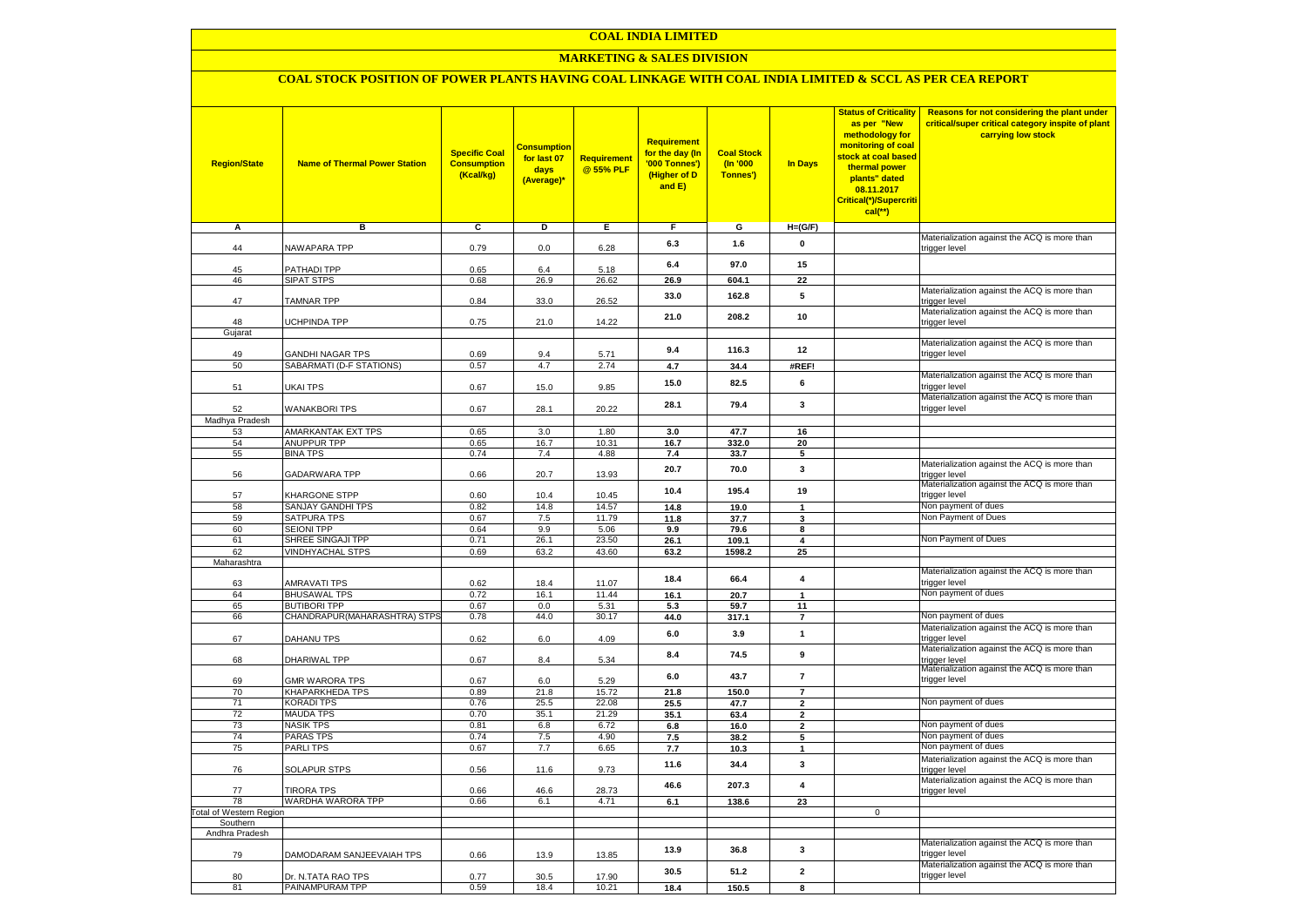### **MARKETING & SALES DIVISION**

# **COAL STOCK POSITION OF POWER PLANTS HAVING COAL LINKAGE WITH COAL INDIA LIMITED & SCCL AS PER CEA REPORT**

| <b>Region/State</b>                        | <b>Name of Thermal Power Station</b>          | <b>Specific Coal</b><br><b>Consumption</b><br>(Kcal/kg) | <b>Consumption</b><br>for last 07<br>days<br>(Average)* | <b>Requirement</b><br>@ 55% PLF | <b>Requirement</b><br>for the day (In<br>'000 Tonnes')<br>(Higher of D<br>and E) | <b>Coal Stock</b><br>$($ ln '000<br>Tonnes') | In Days                 | <b>Status of Criticality</b><br>as per "New<br>methodology for<br>monitoring of coal<br>stock at coal based<br>thermal power<br>plants" dated<br>08.11.2017<br>Critical(*)/Supercriti<br>$cal$ (**) | Reasons for not considering the plant under<br>critical/super critical category inspite of plant<br>carrying low stock |
|--------------------------------------------|-----------------------------------------------|---------------------------------------------------------|---------------------------------------------------------|---------------------------------|----------------------------------------------------------------------------------|----------------------------------------------|-------------------------|-----------------------------------------------------------------------------------------------------------------------------------------------------------------------------------------------------|------------------------------------------------------------------------------------------------------------------------|
| A                                          | в                                             | c                                                       | D                                                       | Е                               | F.                                                                               | G                                            | $H=(G/F)$               |                                                                                                                                                                                                     |                                                                                                                        |
| 82                                         | RAYALASEEMA TPS                               | 0.76                                                    | 20.3                                                    | 16.60                           | 20.3                                                                             | 31.3                                         | $\mathbf{2}$            |                                                                                                                                                                                                     | Materialization against the ACQ is more than                                                                           |
| 83                                         | SIMHADRI                                      | 0.78                                                    | 32.1                                                    | 20.54                           | 32.1                                                                             | 233.7                                        | $\overline{7}$          |                                                                                                                                                                                                     | trigger level                                                                                                          |
|                                            |                                               |                                                         |                                                         |                                 | 16.1                                                                             | 1.1                                          | $\pmb{0}$               |                                                                                                                                                                                                     | Materialization against the ACQ is more than                                                                           |
| 84                                         | <b>SGPL TPP</b>                               | 0.53                                                    | 16.1                                                    | 9.26                            |                                                                                  |                                              |                         |                                                                                                                                                                                                     | trigger level                                                                                                          |
| 85<br>Karnataka                            | <b>VIZAG TPP</b>                              | 0.67                                                    | 6.1                                                     | 9.20                            | 9.2                                                                              | 28.9                                         | $\mathbf{3}$            |                                                                                                                                                                                                     |                                                                                                                        |
|                                            |                                               |                                                         |                                                         |                                 |                                                                                  |                                              |                         |                                                                                                                                                                                                     | Materialization against the ACQ is more than                                                                           |
| 86                                         | <b>BELLARY TPS</b>                            | 0.63                                                    | 13.3                                                    | 14.23                           | 14.2                                                                             | 13.1                                         | $\mathbf{1}$            |                                                                                                                                                                                                     | trigger level                                                                                                          |
| 87                                         | KUDGI STPP                                    | 0.63                                                    | 22.0                                                    | 19.90                           | 22.0                                                                             | 79.7                                         | 4                       |                                                                                                                                                                                                     | Materialization against the ACQ is more than<br>trigger level                                                          |
| 88                                         | <b>RAICHUR TPS</b>                            | 0.66                                                    | 16.6                                                    | 14.98                           | 16.6                                                                             | 40.1                                         | $\overline{2}$          |                                                                                                                                                                                                     | Materialization against the ACQ is more than<br>trigger level                                                          |
| 89                                         | <b>YERMARUS TPP</b>                           | 0.62                                                    | 14.8                                                    | 13.09                           | 14.8                                                                             | 26.3                                         | $\overline{2}$          |                                                                                                                                                                                                     | Materialization against the ACQ is more than                                                                           |
| <b>Tamil Nadu</b>                          |                                               |                                                         |                                                         |                                 |                                                                                  |                                              |                         |                                                                                                                                                                                                     | trigger level                                                                                                          |
| 90                                         | <b>METTUR TPS</b>                             | 0.81                                                    | 13.6                                                    | 8.98                            | 13.6                                                                             | 7.2                                          | $\mathbf{1}$            |                                                                                                                                                                                                     | Materialization against the ACQ is more than<br>trigger level                                                          |
| 91                                         | METTUR TPS - II                               | 0.78                                                    | 7.3                                                     | 6.16                            | 7.3                                                                              | 28.7                                         | 4                       |                                                                                                                                                                                                     | Materialization against the ACQ is more than<br>trigger level                                                          |
| 92                                         | <b>VORTH CHENNAI TPS</b>                      | 0.82                                                    | 28.2                                                    | 19.78                           | 28.2                                                                             | 76.2                                         | 3                       |                                                                                                                                                                                                     | Materialization against the ACQ is more than<br>trigger level                                                          |
| 93                                         | <b>TUTICORIN TPS</b>                          | 0.96                                                    | 8.9                                                     | 13.31                           | 13.3                                                                             | 18.3                                         | $\mathbf{1}$            |                                                                                                                                                                                                     | Materialization against the ACQ is more than<br>trigger level                                                          |
| 94                                         | <b>VALLUR TPP</b>                             | 0.72                                                    | 24.3                                                    | 14.26                           | 24.3                                                                             | 145.9                                        | 6                       |                                                                                                                                                                                                     |                                                                                                                        |
| Telangana                                  |                                               |                                                         |                                                         |                                 |                                                                                  |                                              |                         |                                                                                                                                                                                                     |                                                                                                                        |
| 95                                         | <b>BHADRADRI TPP</b>                          | 0.69                                                    | 13.9                                                    | 9.83                            | 13.9                                                                             | 90.1                                         | 6                       |                                                                                                                                                                                                     |                                                                                                                        |
| 96<br>97                                   | KAKATIYA TPS<br>KOTHAGUDEM TPS (NEW)          | 0.57<br>0.64                                            | 9.4<br>14.2                                             | 8.33<br>8.46                    | 9.4<br>14.2                                                                      | 141.6<br>91.2                                | 15<br>6                 |                                                                                                                                                                                                     |                                                                                                                        |
| 98                                         | KOTHAGUDEM TPS (STAGE-7)                      | 0.50                                                    | 9.2                                                     | 5.23                            | 9.2                                                                              | 64.4                                         | $\overline{7}$          |                                                                                                                                                                                                     |                                                                                                                        |
| 99                                         | <b>RAMAGUNDEM STPS</b>                        | 0.62                                                    | 30.5                                                    | 21.33                           | 30.5                                                                             | 225.7                                        | $\overline{7}$          |                                                                                                                                                                                                     |                                                                                                                        |
| 100                                        | <b>RAMAGUNDEM-B TPS</b>                       | 0.77                                                    | 0.8                                                     | 0.64                            | 0.8                                                                              | 8.8                                          | 12                      |                                                                                                                                                                                                     |                                                                                                                        |
| 101                                        | <b>SINGARENI TPP</b>                          | 0.58                                                    | 15.1                                                    | 9.12                            | 15.1                                                                             | 125.9                                        | 8                       |                                                                                                                                                                                                     |                                                                                                                        |
| <b>Fotal of Southern Region</b><br>Eastern |                                               |                                                         |                                                         |                                 |                                                                                  |                                              |                         | $\mathbf 0$                                                                                                                                                                                         |                                                                                                                        |
| Bihar                                      |                                               |                                                         |                                                         |                                 |                                                                                  |                                              |                         |                                                                                                                                                                                                     |                                                                                                                        |
| 102                                        | <b>BARAUNI TPS</b>                            | 0.63                                                    | 4.0                                                     | 5.90                            | 5.9                                                                              | 125.0                                        | 21                      |                                                                                                                                                                                                     |                                                                                                                        |
| 103                                        | <b>BARHI</b>                                  | 0.67                                                    | 8.6                                                     | 5.84                            | 8.6                                                                              | 124.2                                        | 14                      |                                                                                                                                                                                                     |                                                                                                                        |
| 104                                        | <b>BARH II</b>                                | 0.67                                                    | 17.2                                                    | 11.67                           | 17.2                                                                             | 248.4                                        | 14                      |                                                                                                                                                                                                     |                                                                                                                        |
| 105                                        | KAHALGAON TPS                                 | 0.80                                                    | 27.9                                                    | 24.62                           | 27.9                                                                             | 238.4                                        | 9                       |                                                                                                                                                                                                     | Materialization against the ACQ is more than<br>trigger level<br>Materialization against the ACQ is more than          |
| 106                                        | MUZAFFARPUR TPS                               | 0.77                                                    | 5.5                                                     | 3.95                            | 5.5                                                                              | 72.9                                         | 13                      |                                                                                                                                                                                                     | trigger level                                                                                                          |
| 107<br>108                                 | <b>NABINAGAR STPP</b><br><b>NABINAGAR TPP</b> | 0.58<br>0.69                                            | 17.8<br>15.7                                            | 10.14<br>9.06                   | 17.8<br>15.7                                                                     | 268.5<br>79.3                                | 15<br>5                 |                                                                                                                                                                                                     |                                                                                                                        |
| Jharkhand                                  |                                               |                                                         |                                                         |                                 |                                                                                  |                                              |                         |                                                                                                                                                                                                     |                                                                                                                        |
| 109                                        | BOKARO TPS `A` EXP                            | 0.57                                                    | 5.6                                                     | 3.78                            | 5.6                                                                              | 251.2                                        | 45                      |                                                                                                                                                                                                     |                                                                                                                        |
| 110                                        | CHANDRAPURA(DVC) TPS                          | 0.61                                                    | 7.2                                                     | 4.06                            | 7.2                                                                              | 161.4                                        | 22                      |                                                                                                                                                                                                     |                                                                                                                        |
| 111                                        | <b>JOJOBERA TPS</b>                           | 0.69                                                    | 3.3                                                     | 2.18                            | 3.3                                                                              | 60.2                                         | 18                      |                                                                                                                                                                                                     |                                                                                                                        |
| 112                                        | KODARMA TPP                                   | 0.62                                                    | 13.2                                                    | 8.23                            | 13.2                                                                             | 147.3                                        | 11                      |                                                                                                                                                                                                     | Materialization against the ACQ is more than                                                                           |
| 113                                        | MAHADEV PRASAD STPP                           | 0.70                                                    | 6.2                                                     | 5.01                            | $6.2\,$                                                                          | 37.7                                         | 6                       |                                                                                                                                                                                                     | trigger level                                                                                                          |
| 114                                        | <b>MAITHON RB TPP</b>                         | 0.64                                                    | 13.8                                                    | 8.89                            | 13.8                                                                             | 302.2                                        | 22                      |                                                                                                                                                                                                     | Materialization against the ACQ is more than                                                                           |
| 115                                        | TENUGHAT TPS                                  | 0.75                                                    | 5.7                                                     | 4.16                            | 5.7                                                                              | 35.5                                         | 6                       |                                                                                                                                                                                                     | trigger level                                                                                                          |
| Odisha<br>116                              | <b>DARLIPALI STPS</b>                         | 0.71                                                    | 27.1                                                    | 14.95                           | 27.1                                                                             | 355.9                                        | 13                      |                                                                                                                                                                                                     |                                                                                                                        |
| 117                                        | <b>DERANG TPP</b>                             | 0.70                                                    | 15.0                                                    | 11.10                           | 15.0                                                                             | 1225.3                                       | 82                      |                                                                                                                                                                                                     |                                                                                                                        |
| 118                                        | <b>IB VALLEY TPS</b>                          | 0.83                                                    | 17.3                                                    | 19.16                           | 19.2                                                                             | 305.5                                        | 16                      |                                                                                                                                                                                                     |                                                                                                                        |
|                                            |                                               |                                                         |                                                         |                                 |                                                                                  |                                              | $\overline{\mathbf{4}}$ |                                                                                                                                                                                                     | Materialization against the ACQ is more than                                                                           |
| 119                                        | KAMALANGA TPS                                 | 0.72                                                    | 18.1                                                    | 10.02                           | 18.1                                                                             | 74.7                                         |                         |                                                                                                                                                                                                     | trigger level                                                                                                          |